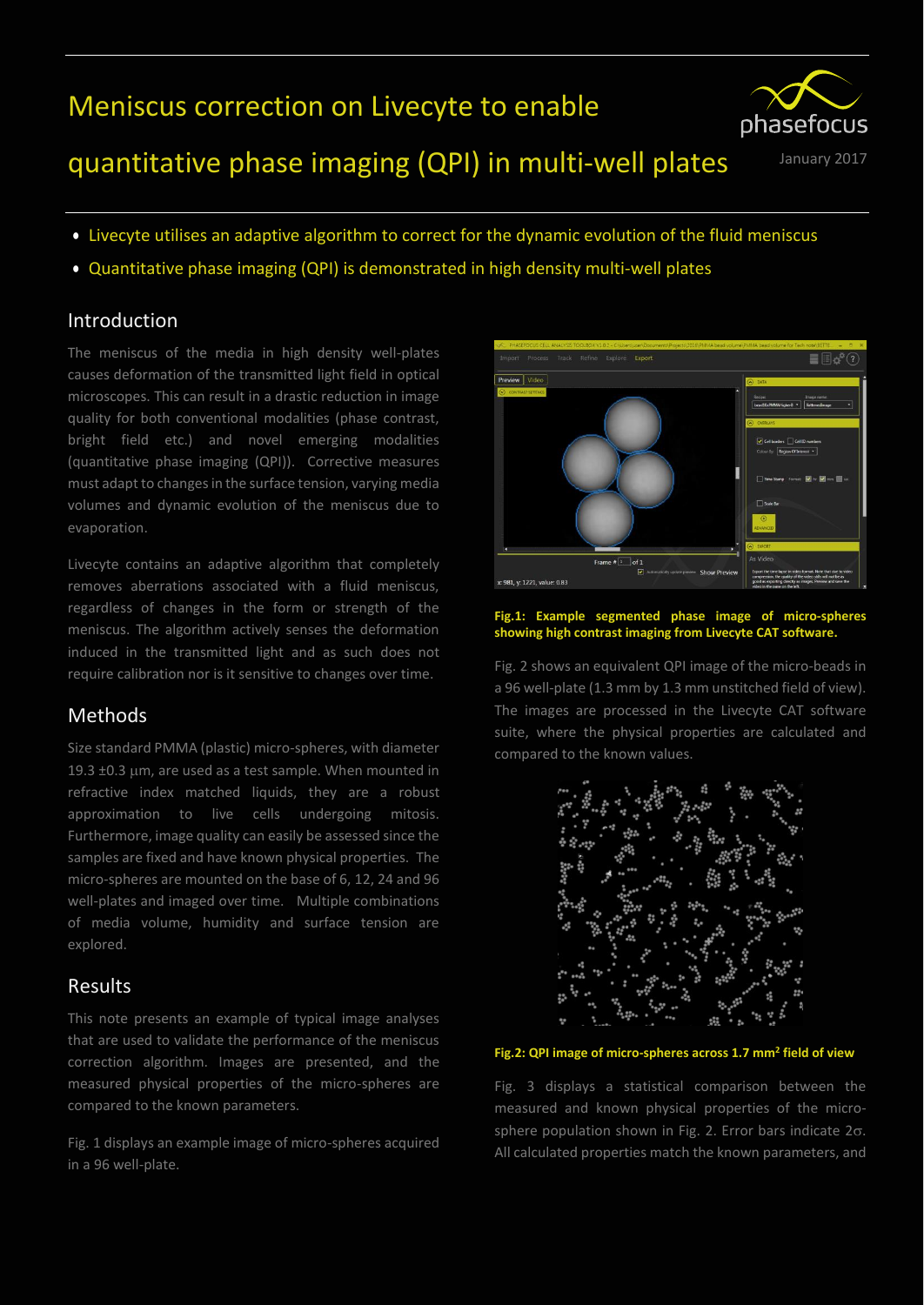the statistical variation of the population of spheres agrees with the manufacturers specification.



#### **Fig.3: Example compassion between measured and known properties. Manufacturers measurement +-1 standard deviation (overlaid in black).**

A further set of experiments monitor the properties of the spheres over time under a variety of conditions. Initially, the well was empty of any media. After 2 hours of imaging, 150µl of media was added to the well. Following this, images were acquired every 30 mins for 24 hours. The lid of the 96 well-plate was then removed to accelerate evaporation. The entire media evaporated over the following 24-hour period. Thus, the meniscus correction algorithm is tested for media volumes of 0-150µl over time. Furthermore, images were acquired of multiple different areas within a 2.3mm diameter square, concentric with the centre of the well.



**Fig. 4: Example compassion between measured and known properties over time-lapse series**



Fig. 4 displays an example of how the physical properties of the micro-spheres are static over the course of this time lapse series and as such unaffected by the evolution of the meniscus properties.

Fig. 5 illustrates an example of a large FOV unstitched QPI image of live cells collected from a 96 well-plate.



#### **Fig. 5: Example QPI image of live cells in a 96 well plate**

### **Conclusions**

The results demonstrate that the adaptive algorithm utilised in the Livecyte is able to correct for the dynamic evolution of the fluid meniscus in experimental conditions across a range of multi well plates. The accuracy and sensitivity of pixel values in the phase images remains unchanged compared to equivalent *dry* measurements. Furthermore, the measured properties of the beads such as area, length, thickness, volume and width, precisely match the known values.

The highly accurate and sensitive nature of the QPI imaging technique allows for subtle changes in phenotypic behaviour to be monitored over time and compared across many wells. This ensures that the highly-refined nature of data that the Livecyte system offers, can be extended across multi-well plates. Thus, Livecyte can be a very informative and efficient tool for running assays that require large number of inter population and/or dose response comparisons.